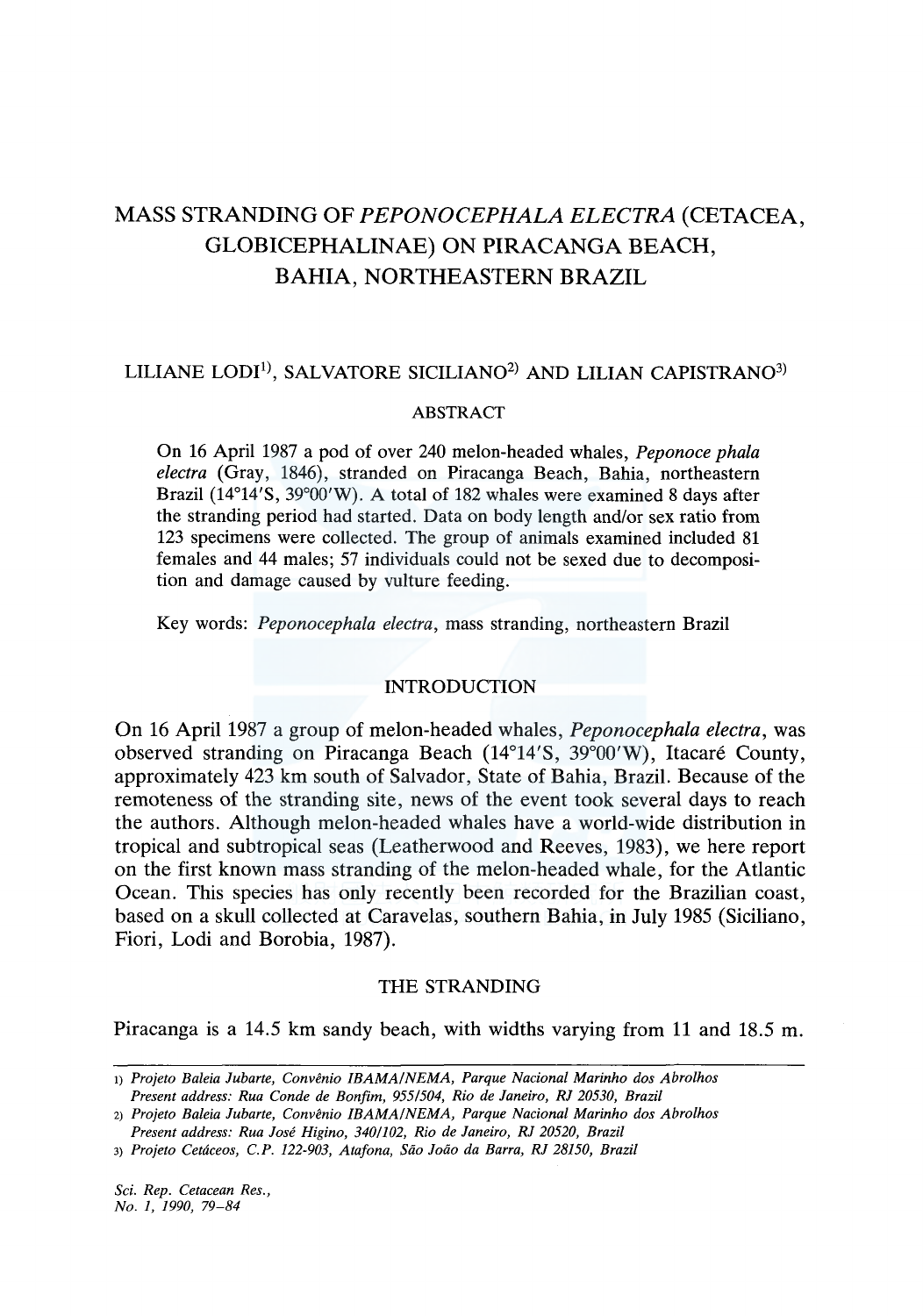Two rivers flow into the ocean, the Piracanga and Aibim de Melo, which are lined with mangrove swamps.

For three days preceeding the stranding, winds from the south and southeast with speeds varying between Beaufort scale 1 and 6 were recorded. Such winds were coupled with heavy rain and air temperatures averaging 26°C. During the stranding, the rains continued and winds generally from the south, varied between Beaufort scale 1 and 3 (National Institute of Meteorology, VI District, Station 83348, Ilhéus, Bahia). The stranding occurred during a full moon period.

Information on the circumstances of the stranding was obtained from local fishermen. The whales stranded on the beach in groups, starting on 16 April and continuing until 19 April, when the last group came ashore. Local people tried unsuccessfully to push some of the whales back into the water. Certain individuals arrived bleeding, probably after being injured by the coral reef off Piracanga Beach. Some females reportedly aborted on the beach, although we found no foetuses on the beach upon our arrival. The actual number of whales stranded was probably higher than that reported here since some of them were removed and consumed by local people. In this case smaller animals were selected as they were easier to transport. Other whales were observed washing away with the tide. On 23 April we counted 240 whales, however during the period from 24 to 27 April, due to continued high tides, we were able to examine only 182 specimens. Most of the carcasses were in a state of advanced decomposition and heavily damaged due to feeding by vultures ( *Coragys atratus).* Photographs, data on stomach contents, internal parasites (da Silva, Thatcher and Capistrano, 1987), skulls and complete skeletons were collected for further studies.

### **DISCUSSION**

Our findings refer to the second mass stranding of cetaceans reported for the Brazilian coast. On 1 December 1972 a herd of 33 sperm whales, *Physeter macrocephalus,* stranded on Bojuni Beach, State of Rio Grande do Sul (Castello and Pinero, 1974). Large areas of the Brazilian coast are sparsely inhabited, and interest in reporting and recording strandings is very low. It is only in the last 10 years that the situation has begun to change as researchers have increased their efforts to study marine mammals in Brazil.

During the stranding reported here, whales were found within a 5 km section of the beach (Figs 1 and 2). We divided the 5 km stretch of beach into 3 sections for collecting data: section I, the portion of the beach on the south side of the Piracanga River (46 animals); section II, along the Piracanga River (18 animals); and section III, the portion of the beach on the north side of the Piracanga River (118 animals) (Fig. 3).

Of the 125 animals that could be sexed, 81 (64.8%) were females and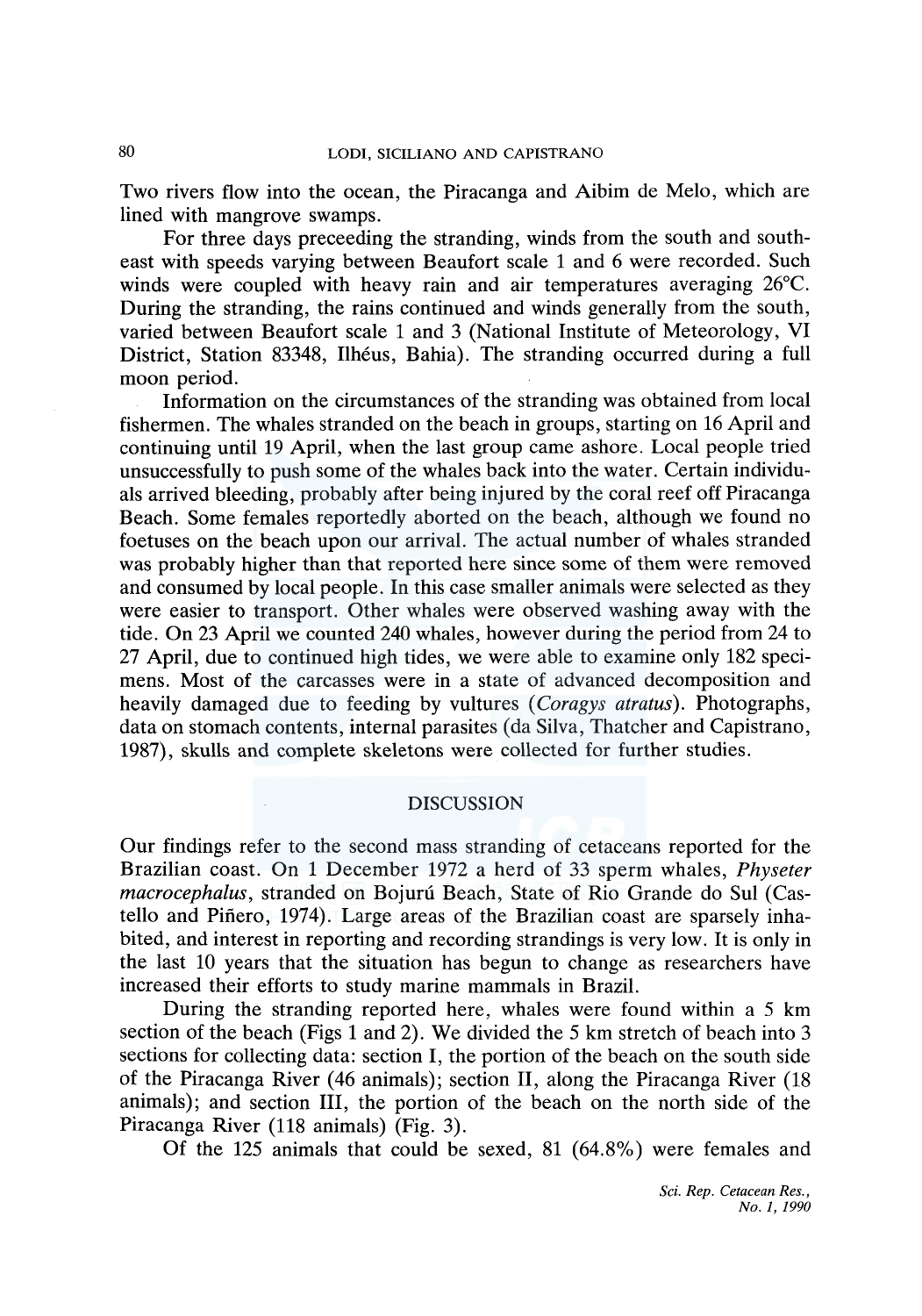

Fig. 1. Stranded melon-headed whales on Piracanga Beach, April 1987. Photo by S. Siciliano



Fig. 2. Head of a melon-headed whale showing its coloration a few days after death Photo by S. Siciliano.

Sci. Rep. Cetacean Res., No. I, 1990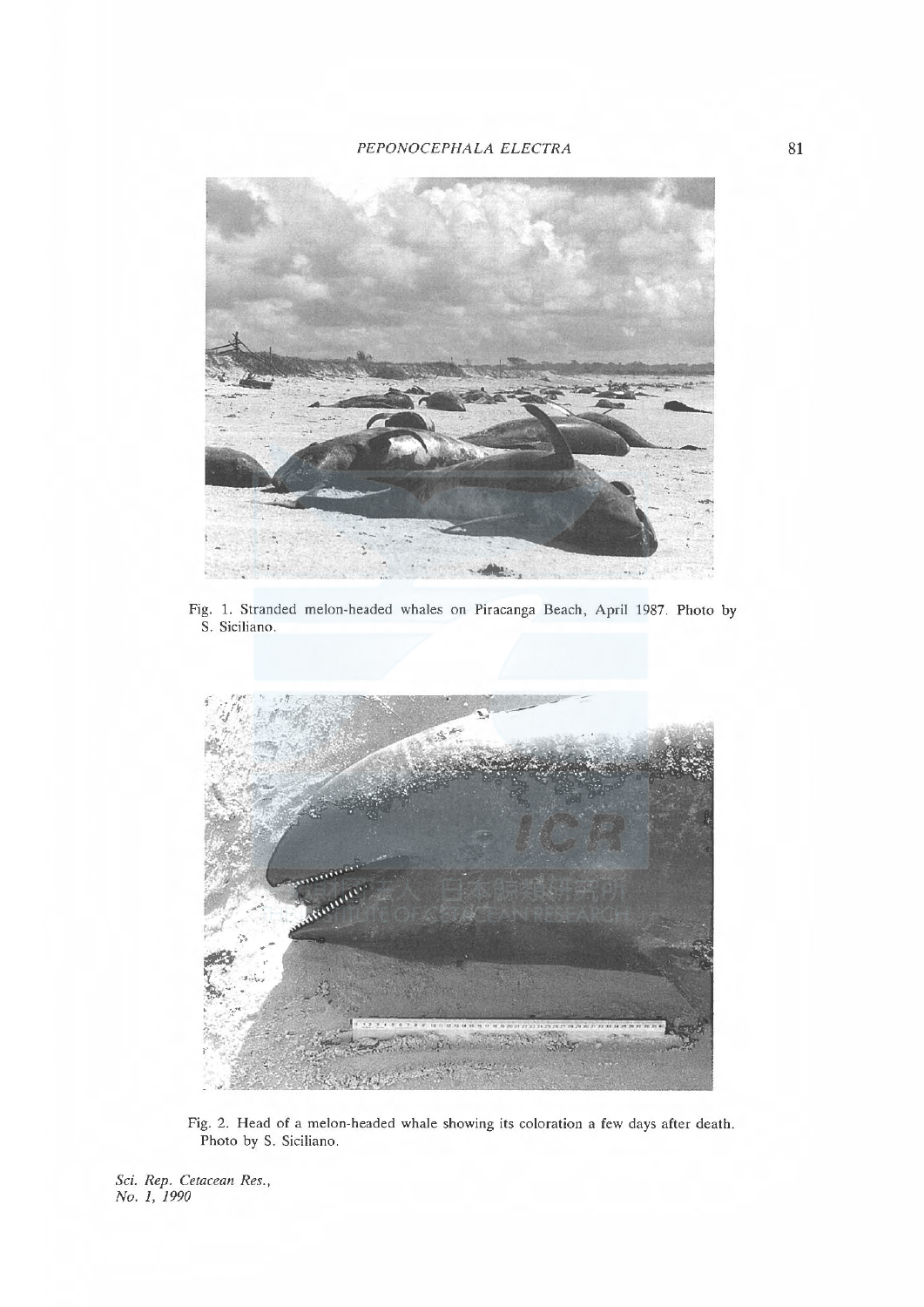

Fig. 3. Map of Piracanga Beach, Bahia State, showing the stranding site and the sections of beach where the melon-headed whales were collected.





*Sci. Rep. Cetacean Res., No. I, 1990*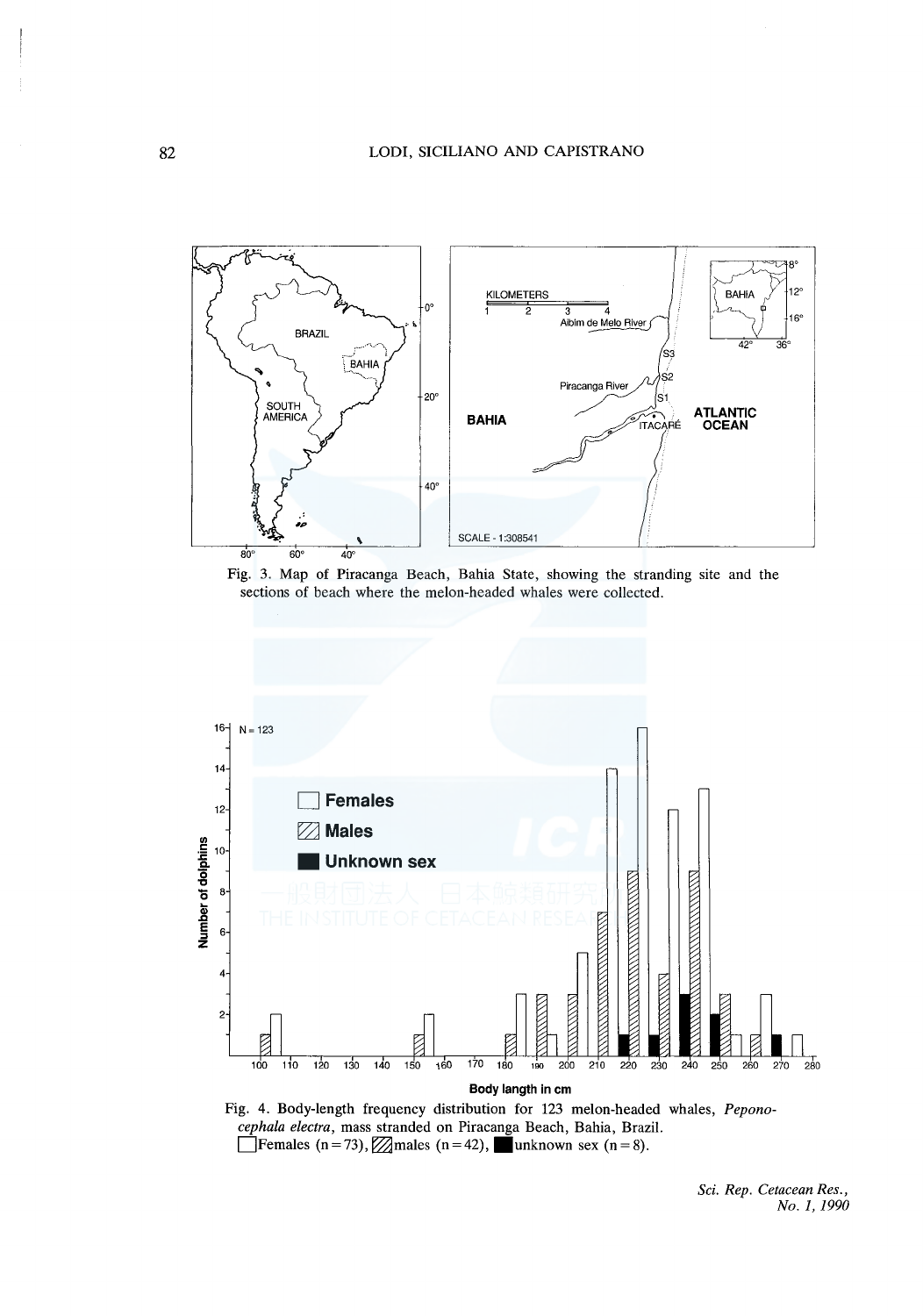| Date          | Locality                                   | Remarks                                                                   | Number of<br>animals | Reference                          |
|---------------|--------------------------------------------|---------------------------------------------------------------------------|----------------------|------------------------------------|
| April 1987    | Piracanga Beach,<br>Itacaré, Bahia, Brazil |                                                                           | $240+$               | Present paper                      |
| November 1972 | Malékoula Is., Vanuatu,<br>Melanesia       |                                                                           | 231                  | Rancurel, 1974                     |
| October 1976  | Tambor Village,<br>Costa Rica              | Approx. 2,000 animals<br>observed in Ballenas<br>Bay before the stranding | 180                  | James G. Mead,<br>pers. comm. 1987 |
| January 1982  | Aoshima, Miyazaki<br>Prefecture, Japan     |                                                                           | 160                  | Miyazaki, 1983                     |
| August 1958   | Crowdy Heads,<br>Australia                 | Large herd observed off<br>Port Macquarie a day<br>before the stranding   | 150-250              | Dawbin et al., 1970                |
| August 1976   | Moreton Is.,<br>Australia                  | Approx. 300 sighted<br>near the stranding area                            | 53                   | Bryden et al., 1977                |

TABLE 1. MASS STRANDINGS OF *PEPONOCEPHALA ELECTRA* KNOWN TO DATE

44(35.2%) were males, for a sex ratio of approximately 2:1. This agrees with results for a mass stranding of this species on Moreton Island, Australia, where 35 females and 16 males were found (Bryden, Harrison and Lear, 1977) and for a mass stranding in Costa Rica (Pacific coast) where the ratio was approximately two to one (J. Mead, pers. comm., Dec. 1987).

Body-length frequencies were computed based on sexed and/or measured animals  $(n = 123)$  and are shown in Fig. 4. Frequency distribution for both sexes indicate that a wide range of size classes were involuved in the stranding. The longest animal, a female, was 275 cm, and the shortest, also a female, 106 cm; 21.4% of the males and 21.9% of the females were between 221 and 230 cm long. The longest and the shortest males were 261 and 110 cm long, respectively. Females in the Pacific Ocean have been reported to reach sexual maturity at somewhere between 225 and 257 cm (Bryden *et al.,* 1977), and males between 248 (Best and Shaughnessy, 1981) and 268 cm (Bryden *et al.,*  1977).

Mass strandings of melon-headed whales have been reported to involve from 53 to 250 individuals (Table 1). Sightings (van Bree and Cadenat, 1968; Dawbin, Roble and Fraser, 1970; Bryden *et al.,* 1977; Miyazaki and Wada, 1978; Pilleri, 1982) and observations in conjunction with captures (Nishiwaki and Norris, 1966) show that P. *electra* is highly gregarious and occurs in large groups.

The reasons for this mass stranding could not be determined.

*Sci. Rep. Cetacean Res., No. 1, 1990*